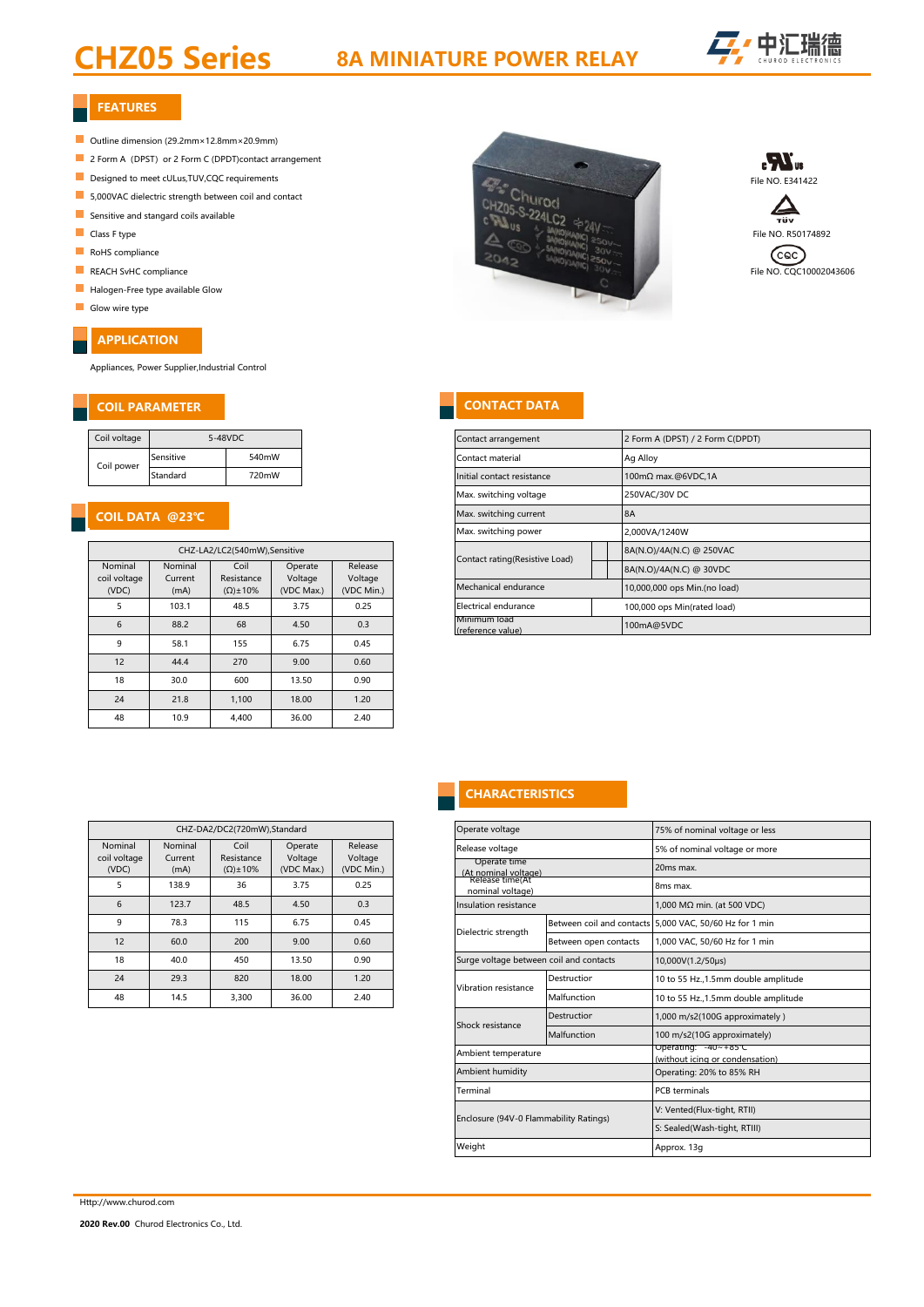| CHZ05<br>$-V$                                                                                                            | $-2$ | 12 | D | A | $\overline{2}$ | F | 000 |  |
|--------------------------------------------------------------------------------------------------------------------------|------|----|---|---|----------------|---|-----|--|
| 1. Product Family                                                                                                        |      |    |   |   |                |   |     |  |
| 2.Enclosure                                                                                                              |      |    |   |   |                |   |     |  |
| V=Vented(Flux-tight, RTII) S=Sealed(Wash-tight,                                                                          |      |    |   |   |                |   |     |  |
| 3.Number of Poles                                                                                                        |      |    |   |   |                |   |     |  |
| $2=2$ pole                                                                                                               |      |    |   |   |                |   |     |  |
| 4.Rated Coil Voltage                                                                                                     |      |    |   |   |                |   |     |  |
| 05,06,09,12,18,24,48VDC                                                                                                  |      |    |   |   |                |   |     |  |
| 5.Coil Power                                                                                                             |      |    |   |   |                |   |     |  |
| L&I =Sensitive(540mW)<br>D&H = Standard(720mW)                                                                           |      |    |   |   |                |   |     |  |
| 6.Contact Arrangement                                                                                                    |      |    |   |   |                |   |     |  |
| $C = Form A(DPDT)$<br>$A = Form A(DPST)$                                                                                 |      |    |   |   |                |   |     |  |
| 7. Conact Material                                                                                                       |      |    |   |   |                |   |     |  |
| 无 & 2=AgSnO <sub>2</sub>                                                                                                 |      |    |   |   |                |   |     |  |
| 8.Insulation System                                                                                                      |      |    |   |   |                |   |     |  |
| Blank & F = $Class(155 \text{ C})$                                                                                       |      |    |   |   |                |   |     |  |
| 9.Additional numbers and /or letters                                                                                     |      |    |   |   |                |   |     |  |
| 000-999, AAA-ZZZ, aaa-zzz or blank, which does not represent electrical changes, only for specific customer requirements |      |    |   |   |                |   |     |  |





### Remarks:

1)The reference tolerance in outline dimen outline dimension ≤1mm, reference tolerance is  $\pm$ outline dimension > 1mm and  $\leq$ 5mm, reference tolerance outline dimension > 5mm, reference tolerance is  $\pm$ 2)The reference tolerance for PC Board layout is  $\pm 0$ 

## Reference Date



# OUTLINE DIMENSION WIRING DIAGRAMS (BOTTOM VIEWS)



## PC BOARD LAYOUTS (BOTTOM VIEWS)



**Electrical Life** 

50

 $\overline{1}$ 

 $\mathbf 0$  $\pmb{\mathsf{1}}$  $\overline{\mathbf{2}}$  $\overline{\mathbf{3}}$  $\overline{4}$  ${\bf 5}$  $6\phantom{a}$  $\overline{7}$ 8

Operation (X10000)

 $\overline{+}$  $\overline{1}$  $\overline{1}$ ⇉

250VAC Resistive

 $\overline{\mathsf{N}}$ 



2020 Rev.00 Churod Electronics Co., Ltd.

Http://www.churod.com